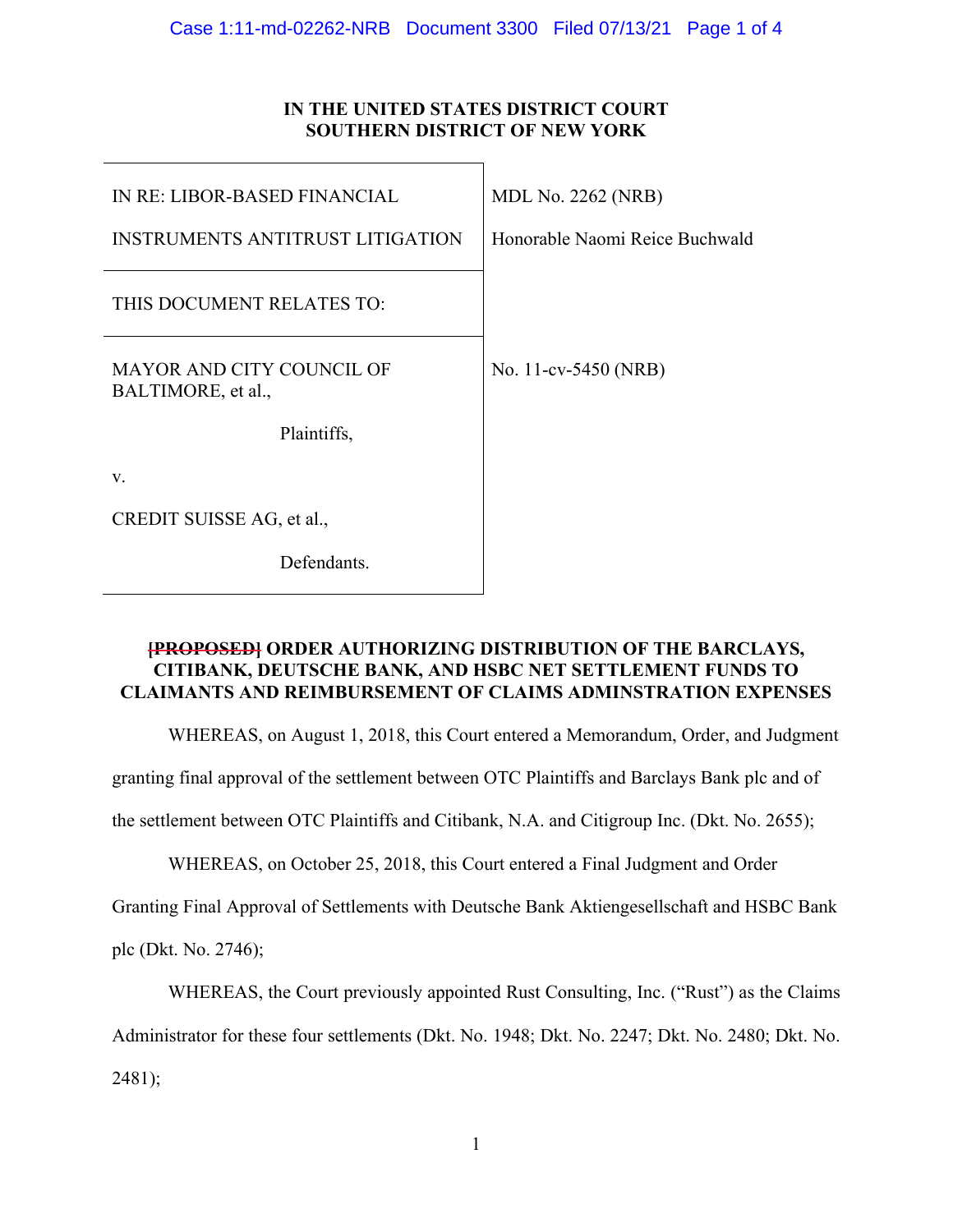### Case 1:11-md-02262-NRB Document 3300 Filed 07/13/21 Page 2 of 4

WHEREAS, the Court previously approved plans of distribution for these four settlements (Dkt. No. 2655; Dkt. No. 2746);

WHEREAS, Class Counsel has submitted the Declaration of Amy Lake in Support of OTC Plaintiffs' Motion to Authorize Distribution of the Barclays, Citibank, Deutsche Bank, and HSBC Net Settlement Funds to Claimants and Reimbursement of Claims Administration Expenses ("Lake Declaration"), who is the Director of Client Services at Rust, and the Declaration of S. Ilan Guedj in Support of OTC Plaintiffs' Motion to Authorize Distribution of the Barclays, Citibank, Deutsche Bank, and HSBC Net Settlement Funds to Claimants and Reimbursement of Claims Administration Expenses ("Guedj Declaration"), who is a Partner and the Chair of Finance at Bates White, LLC ("Bates White"), detailing the steps taken, pursuant to the settlement agreements, to process and evaluate the proofs of claim submitted for these four settlements and to calculate the appropriate *pro rata* distributions to authorized claimants;

WHEREAS, Class Counsel has recommended that late-filed claims submitted before October 1, 2019, that are otherwise valid be accepted as the equities favor distribution to these claimants;

WHEREAS, Class Counsel has recommended that the calculation of *de minimis* claims be performed across all settlements to which a claimant has submitted a claim, instead of on a settlement-by-settlement basis;

WHEREAS, Class Counsel has submitted for the Court's review one objection to the administrative determinations of the Claims Administrator and has recommended that the Court approve the Claims Administrator's determination that the claims submitted by the claimant with Claimant IDs 5000260 and 5000261 are not eligible for distribution from these settlements because they do not claim any qualifying U.S. Dollar LIBOR-Based Instruments;

2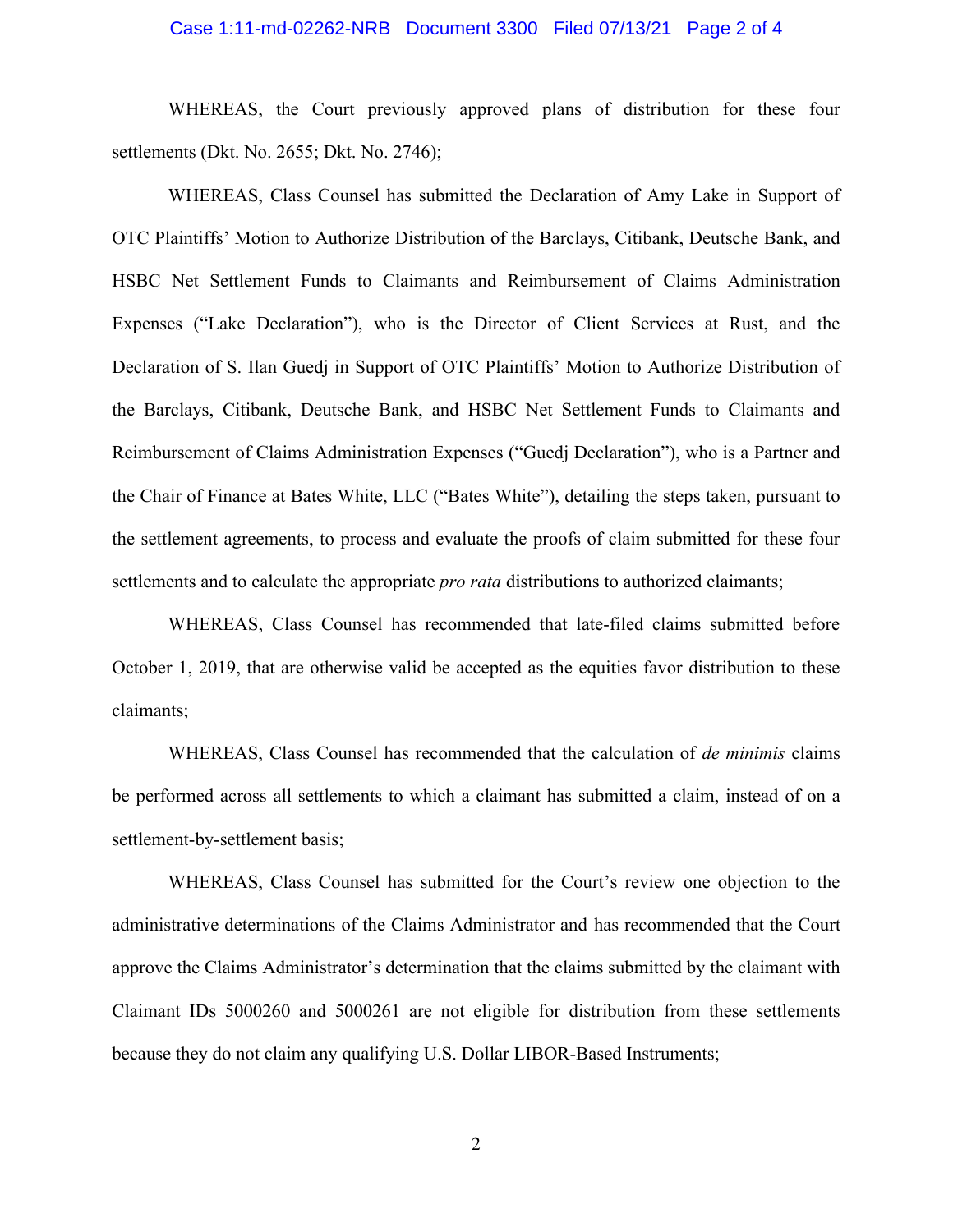### Case 1:11-md-02262-NRB Document 3300 Filed 07/13/21 Page 3 of 4

WHEREAS, Class Counsel has submitted a proposed distribution of the net settlement funds to authorized claimants pursuant to the settlement agreements and Court-approved plans of distribution;

WHEREAS, the Lake Declaration and Guedj Declaration list expenses necessarily incurred or to be incurred in connection with direct notice to foreign class members, the administration of the settlements, and the distribution of the net settlement funds;

**NOW, THEREFORE, IT IS HEREBY ORDERED** that OTC Plaintiffs' motion is **GRANTED** as follows:

1. The Claims Administrator's administrative determinations concerning the claims submitted to the Barclays, Citibank, Deutsche Bank, and HSBC settlements are hereby approved.

- a. Consistent with the recommendation of Class Counsel, late-filed claims submitted before October 1, 2019, shall be accepted if otherwise valid.
- b. Consistent with the recommendation of Class Counsel, the calculation of *de minimis* claims shall be performed across all settlements to which a claimant has submitted a claim.
- c. Consistent with the recommendation of Class Counsel, the Court approves the Claims Administrator's determination that the claims submitted by the claimant with Claimant IDs 5000260 and 5000261 are not eligible for distribution from these settlements.

2. The Claims Administrator shall distribute payments to authorized claimants from the net settlement funds as proposed by Class Counsel and reflected in Exhibit 1 to the Guedj Declaration.

3. Class Counsel shall be reimbursed \$1,488,702.62 from the Barclays settlement, \$1,267,350.95 from the Citibank settlement, \$406,159.58 from the Deutsche Bank settlement,

3